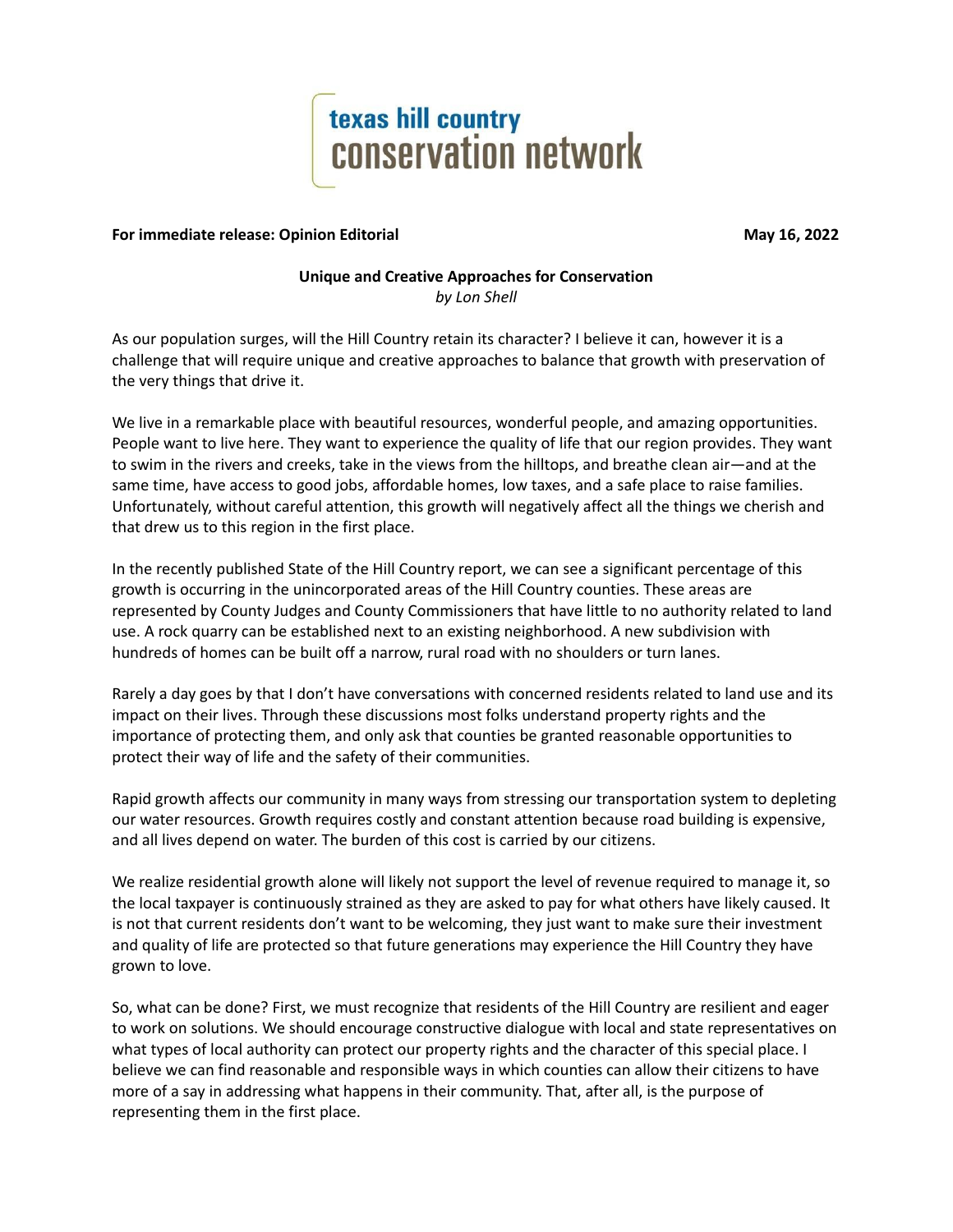Second, let's share our success stories and build on the momentum. Our residents understand that transportation infrastructure improvements and flood mitigation projects must be made but ask also that we invest in preservation of our natural resources.

In 2020, Hays County voters approved a \$75 million-dollar investment in parks and open space with 70% approval. This is in addition to approving bond packages of \$3.5 million in 2001 and \$30 million in 2007. Many of the projects included in these bond initiatives focused on land conservation.

These public investments can help offset the ever-growing impacts related to development. Conservation projects can help protect water quality, mitigate flood risks, preserve wildlife habitat, as well as provide public recreation opportunities and preserve rural lands that will help maintain the character of the Hill Country. When residents support investments in conservation like they have in Hays County, it becomes a model and motivation for others in the region to build similar support.

Third, we must leverage investments in conservation. Our citizens deserve to see their money not only used for public benefit but used efficiently. We have seen that sometimes relatively small investments can be used to produce large results. Collaboration with regional partners can lead to innovative uses of current funds, like the Texas Water Development Board's Clean Water State Revolving Fund for land acquisition related to water quality protection and flood mitigation. The proper use of these funds can help offset future costs for expensive infrastructure projects while at the same time preserving open spaces.

Finally, if growth is inevitable, we must strive to provide homes for future residents in a way that respects those that are here now and those that came before us. This means working with those investing in our region and finding creative ways to include and incentivize our community's conservation goals.

Hays County is now working on the creation of guidelines and rules for conservation-minded development. I believe we can provide a balance to growth by working with the development community on ways to lessen the adverse impacts of their activities by conserving portions of land that otherwise would be developed. The resulting neighborhoods will not only be recognized as models for responsible development, but they will also be valued and enjoyed by those that choose to live there.

Whether we have been here for generations or only a short time, we are all shareholders in the Hill Country. We have the responsibility to ensure our investment here is not only in our home or the property which we own, but we must also invest in protecting the character of the Hill Country as we make room for others to enjoy it.

Lon Shell has served as a Hays County Commissioner since 2017. In that role he has been an active voice *for land conservation, the need for more groundwater science, protecting the county's natural resources, and supporting trails and public parks for people.*

–30–

## **Attachments:**

Photo: San Marcos Sunset, courtesy of Jordan Moore Graphic from State of the Hill Country Report: Public Investment in Conservation, courtesy of Siglo Group Find The State of the Hill Country Report at: [OurTxHillCountry.org](https://hillcountryalliance.org/our-work/texas-hill-country-conservation-network/state-of-the-hill-country/)

## **Media Contacts:**

John Rooney, Texas Hill Country Conservation Network, [john@hillcountryalliance.org](mailto:john@hillcountryalliance.org), 717-578-6276